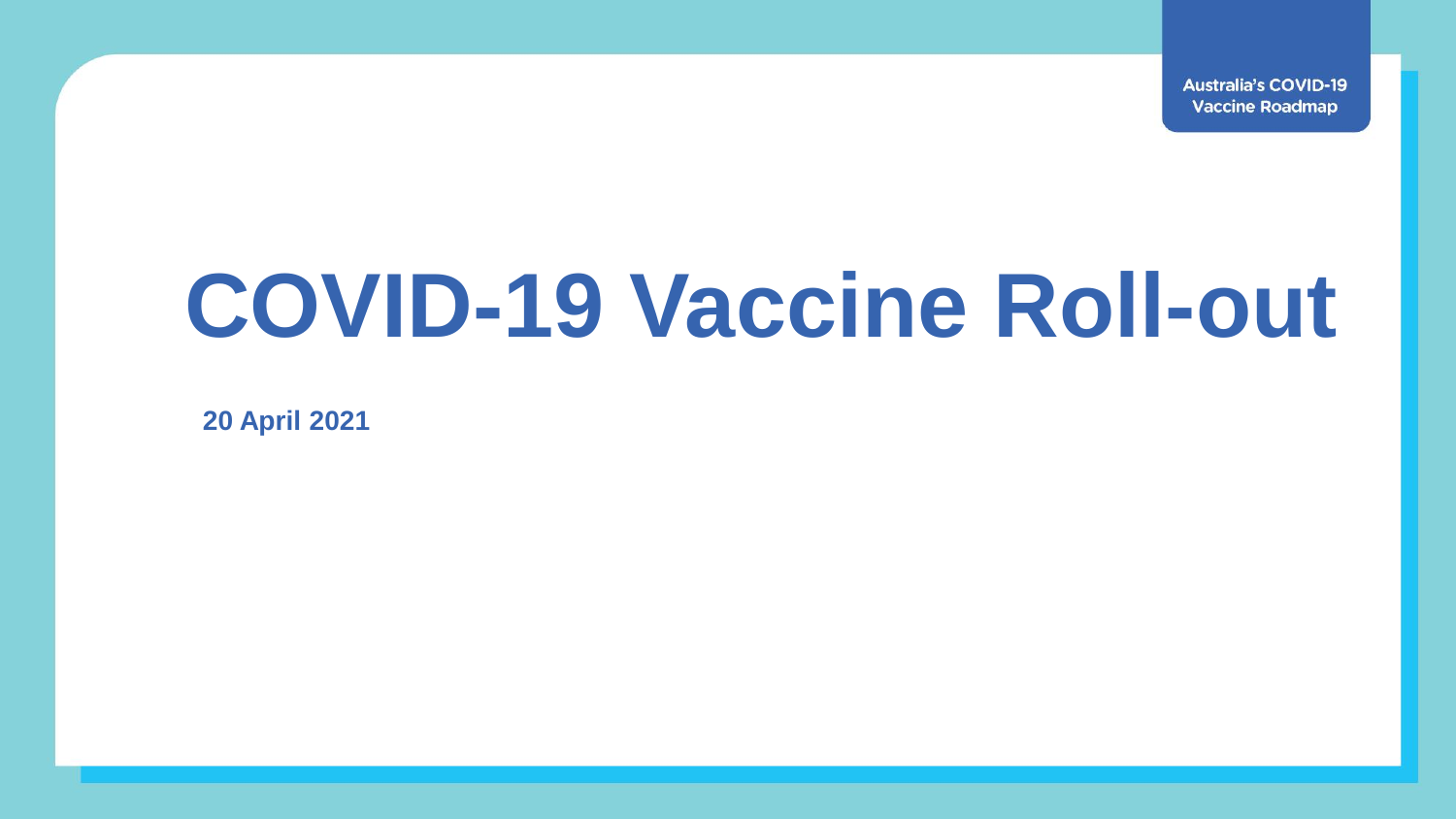**Australia's COVID-19 Vaccine Roadmap** 

## **Total vaccine doses**

**Data as at: 19 Apr 2021**

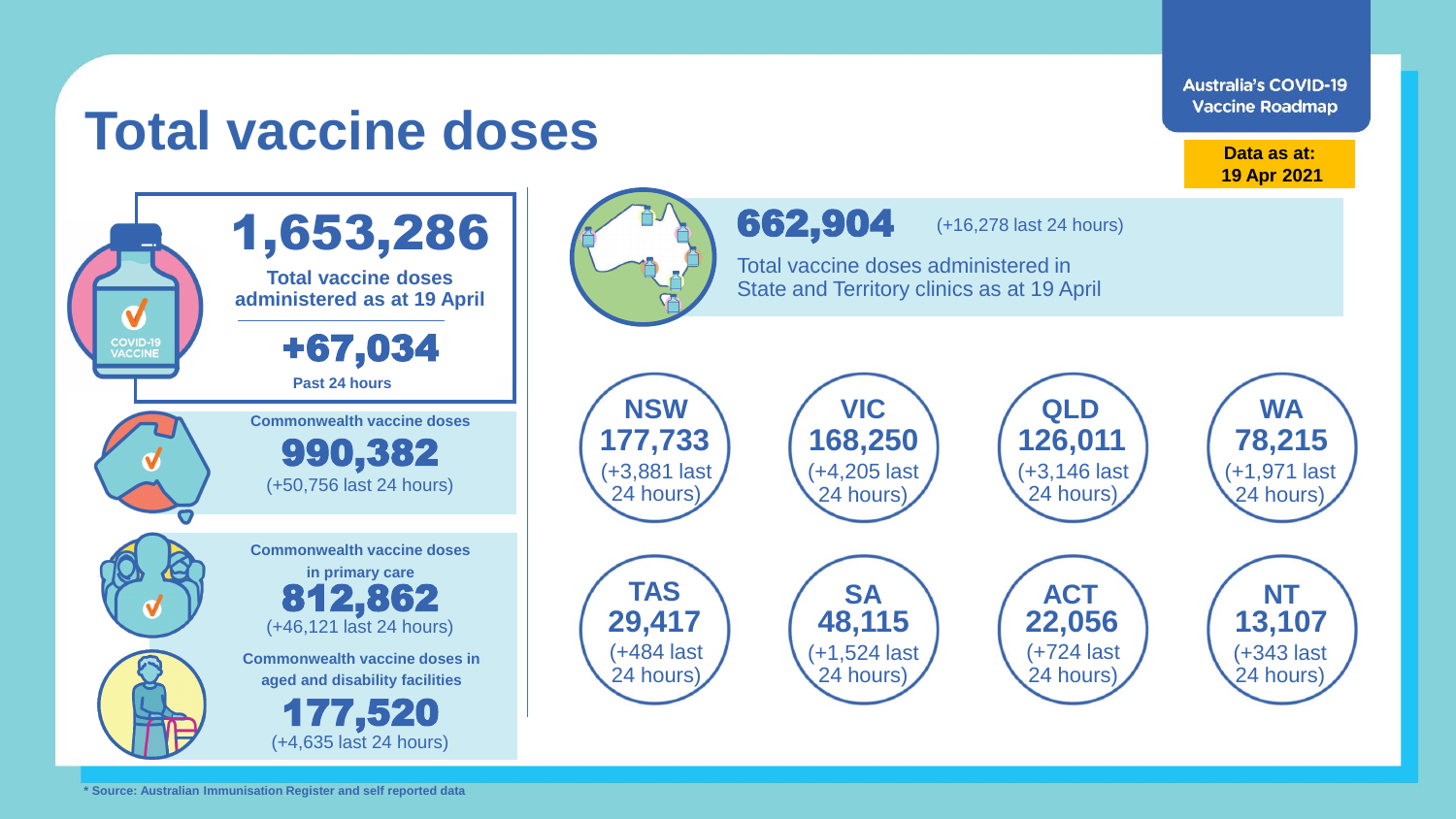

Data as at 19 Apr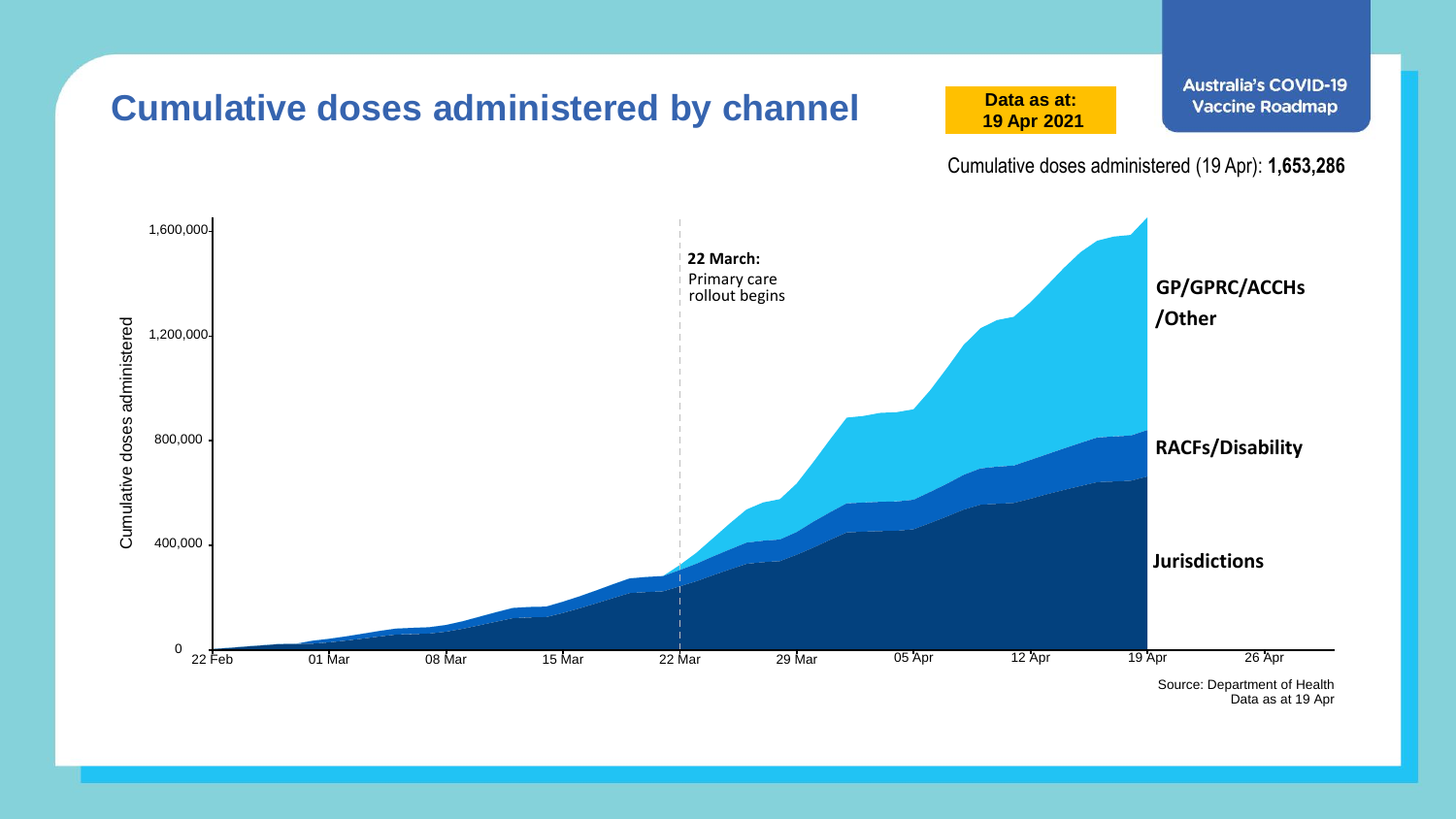#### **International comparisons at equivalent stages of rollout**

**Data as at: 19 Apr 2021**

Cumulative doses administered (19 Apr): **1,653,286**

The x-axis is truncated at the length of Australia's vaccination program. Some countries started later and some countries do not have daily data points so the closest day to AUS's we have data for is used. Israel excluded as it is beyond scale of the graph Australia AZ announcement 20 United Kingdom: 18.9 Cumulative doses per 100 Cumulative doses per 100 United States: 15.8 Singapore: 10.4 15 Sweden: 6.9 Australia: 6.4 Belgium: 6.4 10 European Union: 6.2 Germany: 6.2 Ttaly: 5.9 France: 5.5 5 South Korea: 3.1 Canada: 2.9 New Zealand: 2.8 0 Japan: 1.4  $0$  and the contract of  $20$  and  $40$  and  $60$  and  $60$  and  $60$  and  $60$  and  $60$  and  $60$ Days since first vaccination

> Source: Department of Health (Australia), Our World in Data (international) Latest data: 19 April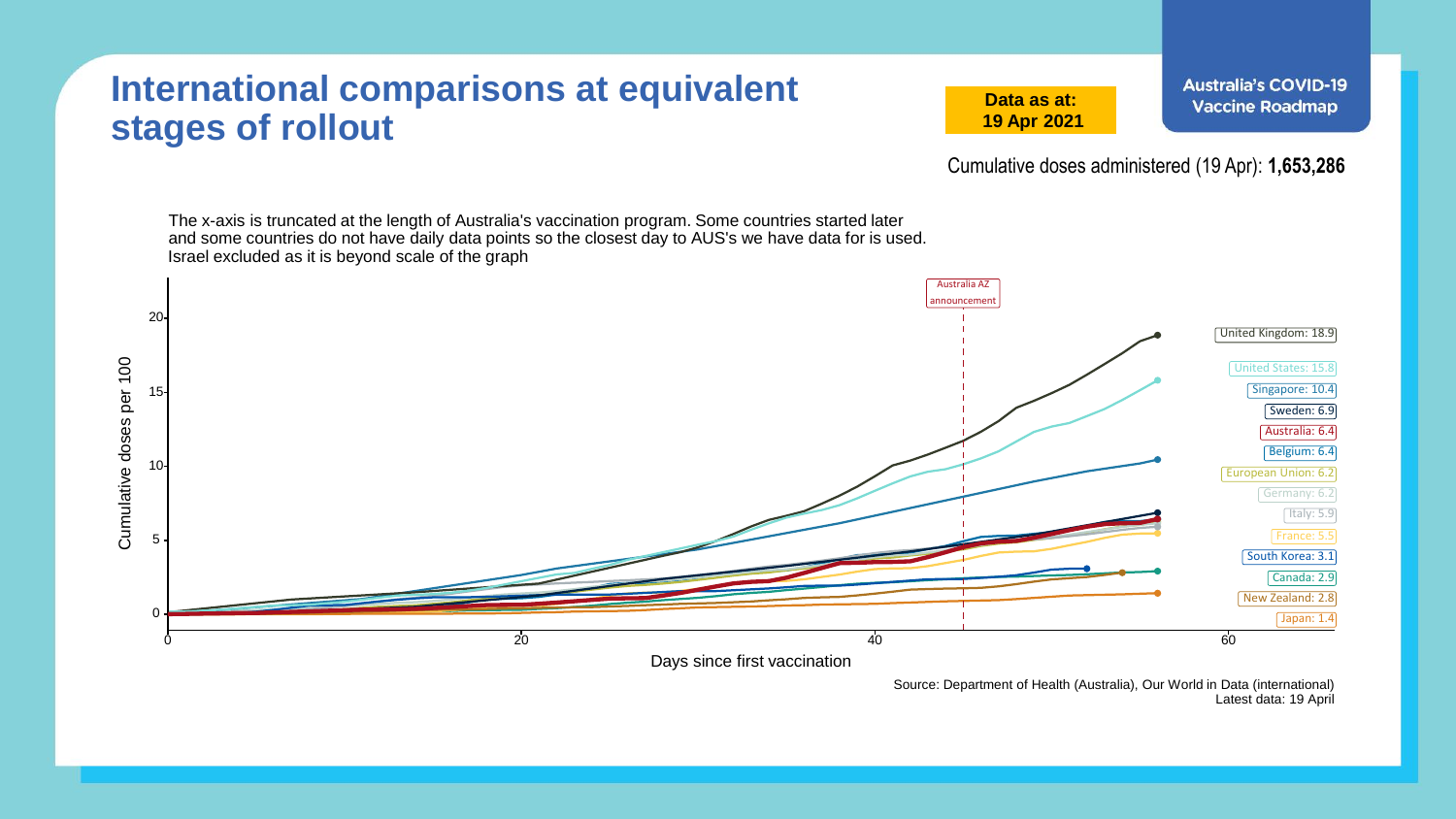### **Commonwealth aged care doses administered**

**Data as at: 19 Apr 2021**